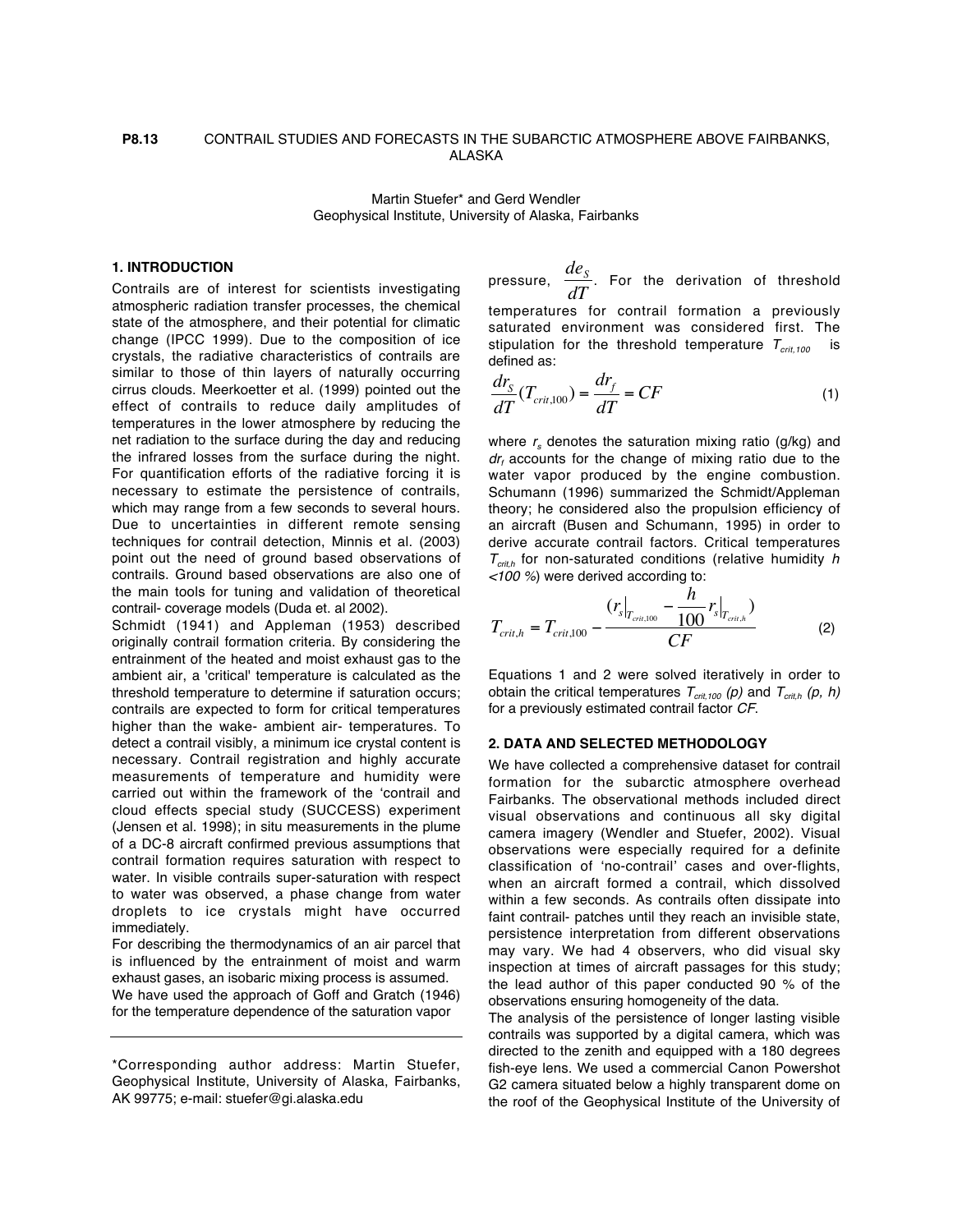Alaska in Fairbanks. Due to the optics of the lenses resulting in strong distortion of the images at the margins, analysis of aircrafts were restricted to a wideangle region of about 140 degrees. In order to obtain enough image details, we had chosen a resolution of 72 ppi resulting in a size of 1600x1200 pixels for the 32bit color- coded images. The temporal spacing between successive images was 1 minute. Aircrafts flying directly overhead at a standard altitude of 29000 feet were captured along a distance of about 50 kilometers; typically 2 to 3 successive images displayed these overflights. In few cases the camera images showed persistent contrails for time periods up to several hours; these contrails were formed at altitudes and during situations of weak wind-drift. Except for some of the persistent long- lasting contrails the observers confirmed all of the contrails/no-contrails included in our database. Sometimes the picture's resolution was high enough to recognize an airplane even when it was not forming a contrail, but for many cases the contrast between a faint dissipating contrail and the backgroundsky was too low resulting in a lower estimation of the lifetime than using visual inspection. Nevertheless the dome camera was essential for comparison purpose ensuring homogeneity of observations.

Flight information data for commercial airplanes were derived from Federal Aviation Administration (FAA) flight data (Flyte Trax 2002 Version 2.5) software; flight traffic information, which was updated every minute, was available to the ground- observer directly due to an online network connection to the FAA. The tracking of commercial flights in near real time alerted the observer in case of aircraft passages overhead Fairbanks. Only daytime aircraft passages and aircrafts flying under cruise condition, within 50 kilometers of Fairbanks and above 15000 feet were considered. Observations were mostly restricted to days with predominant clear skies or few clouds overhead. Several contrails have been observed below overcast skies, between clouds or during darkness; these situations do not favor accurate observations of the contrails persistence and were omitted in our database.

From March 2000 to March 2004, 704 over-flights were recorded. The most frequently observed airplane types were Boeing 747-200 and Boeing 747-400, together comprising 65% of all observations. Cruising altitudes varied from flight-level 210 (6,400 m) to flight-level 450 (13,716 m). The most frequent direction of the flights was towards the West (33.5%) with destination airports in Japan; 29.9% of the aircrafts originated in Anchorage and flew north to Europe via the polar route. Nearly 20% of all flights came from Europe going south to Anchorage, while all other directions were less frequent. The majority of commercial planes overhead Fairbanks formed contrails, therefore we had a biased database including significant more contrail observations than nocontrail observations. 'No- contrails' refer to cases when an aircraft has been spotted while not forming a contrail; these cases require excellent visibility. A total of 608 contrails were confirmed, ranging from threshold contrails, which dissolved within a few seconds, to long lasting contrails, which could be seen in some cases for several hours. For comparison purpose we classified empirically 3 different types according to the lifetime: the short duration (threshold) contrails with a lifetime less or equal to 1 minute, the medium duration contrails lasting between 1 and 10 minutes and the long duration contrails persistent longer than 10 minutes.

Frequently we observed several aircrafts within short time periods on one day; some aircraft- type characteristics could be observed from aircrafts often cruising at same altitudes. Some cases of different contrail characteristics were derived from successive aircrafts of same type, which passed at different altitudes.

National Weather Service (NWS) radiosonde measurements were available at Fairbanks Airport twice daily at nominal 00:00 h and 12:00 h GMT. We used these data as input for the contrail algorithm. The available full- resolution data include temperature, humidity and wind parameters at mandatory and intermediate measurement levels of the sounding. When assigning meteorological sounding data to aircraft observations, errors might occur due to a time lag between the sounding and the observation. We therefore restricted our database to aircraft passages only, which occurred within 2 hours to the radiosonde measurements, and used the corresponding sounding data. From the total number of 704 observations 377 observations occurred within 2 hours to the soundings, which were classified into 168 short, 61 medium and 93 long persisting contrails. A number of 55 aircrafts were spotted while not forming a contrail. From the corresponding sounding data-tables we looked for the 2 adjacent sounding levels to the aircraft altitude and interpolated the atmospheric parameters. The pressure (p) was interpolated under the assumption  $z \sim ln(p)$ using the barometric height equation, where  $z$  is the altitude of the aircraft; temperature and dew-point temperature were interpolated linearly.

Errors might occur due to a dry bias in humidity measurements with decreasing temperatures with the used Vaisala- radiosondes. A little sensitivity of critical temperatures  $T_{\text{crit}}$  to ambient relative humidity values less than 70% was derived (Stuefer et al., submitted 2004), however errors of more than 1ºC in the calculation of  $T<sub>crit</sub>$ , might occur at high relative humidity (h>70%). Humidity correction factors up to 2.4 at –70ºC were derived for Vaisala RS80-A radiosondes (Milosevich et al. 2001). In Fairbanks NWS uses Vaisala RS80-57H radiosondes; unfortunately no correction factors for humidity are available for this study. We therefore used as a first assessment radiosonde humidity measurements without correction.

#### **3. RESULTS AND DISCUSSION**

Due to the low subarctic tropopause altitude of typically 10,000 m overhead Fairbanks, about 35% of the over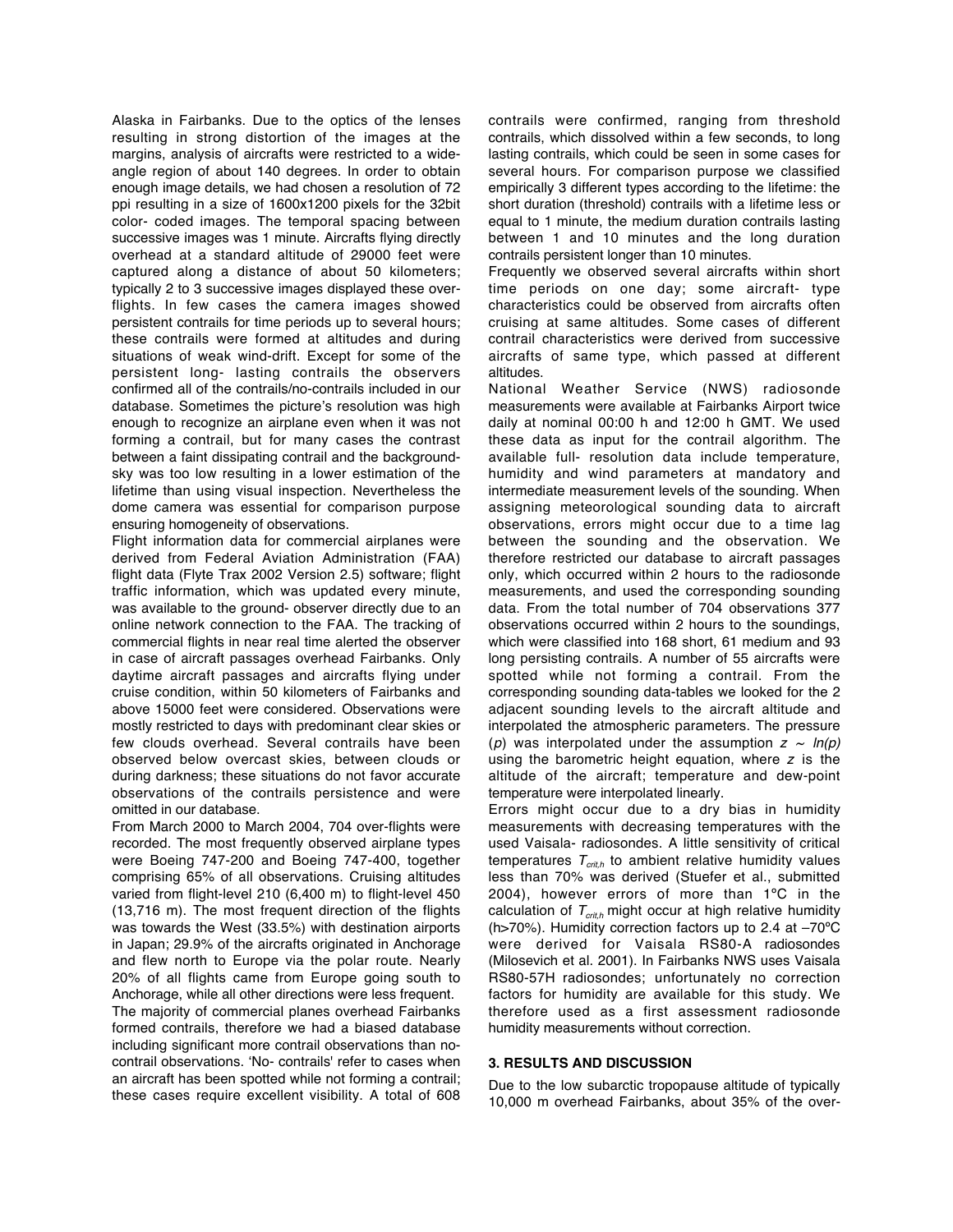flights occured in the lower stratosphere with reduced vertical atmospheric- mixing processes when compared to the troposphere. Statistics of atmospheric parameters at the flight levels derived from atmospheric soundings revealed partly significant differences for the no-contrail and contrail cases. The temperatures at aircraft altitudes ranged from -32ºC to -70ºC (Fig. 1). Almost all contrail observations occurred at altitudes with temperatures below -45ºC. The best separation for the occurrence of contrails is –50.5ºC; above this temperature 82% of the no-contrails occurred, whereas 91% of the contrails were observed below –50.5ºC.



**Figure 1:** Temperatures at flight level for different contrail lifetimes and "no-contrail" cases at Fairbanks, Alaska, March 2000 – March 2003.

The frequency distribution of the humidity levels at aircraft altitudes shows a significant increase with the persistence of contrails. Seventy-six percent of 'no contrails' were observed with relative humidity values of less than 30%. In contrast, 96% of the 'long-lasting contrails' occurred during situations with relative humidity values higher than 30%. Consequently the mixing ratio values are small for no-contrail cases, and increase with the increasing lifetime of the contrails. For example, the most frequent value for long lasting contrails is about three times as high  $(0.03 \text{ g kg}^{-1})$  as for no contrail occurrences (about  $0.01q$  kg<sup>-1</sup>). The mixing ratio deficit, defined as the difference between saturation mixing ratio and the measured mixing ratio, is also statistically significantly different between the contrail and no-contrail cases. Mixing ratio deficits of less than 0.10 g  $kg^{-1}$  were derived for 89.3 % of all contrail cases, whereas 80.0% of the no-contrails showed deficits above 0.10 g kg<sup>-1</sup>.

Critical temperatures were calculated using equation 2 for the data included in our reference database. In order to obtain appropriate contrail factors  $(CF)$  for the separation of contrail from no-contrail cases, we applied a wide range of contrail factors from 0.02 g (kg  $K$ )<sup>-1</sup> to 0.05 g (kg K) $^{-1}$  (Fig. 2). A hit rate of 91% for separating the occurrence and non-occurrence of contrails was derived for a contrail factor of 0.037 g (kg  $K$ )<sup>-1</sup>. The restriction of our database to Boeing 747 jets resulted in a higher hit rate of 94% using a higher contrail factor of 0.0381 g (kg  $K$ )<sup>-1</sup>. This higher contrail factor confirms our observations of successive aircrafts



**Figure 2:** Validation of contrail formation algorithm using different contrail factors (CF). The dashed line shows the results for Boeing 747 jets.

at same flight levels and flight direction. Though a variety of different engines are used for the different types of Boeing 747 jets, contrails are in general more likely to form behind Boeing 747 jets than behind Boeing 777 jets.



**Figure 3:** Tropopause height and contrail layer thickness derived from twice daily radiosonde ascents at Fairbanks Airport from January 2000 to December 2002. The layer- extents below and above the tropopause are shown in gray and black, respectively.

Using the validated contrail factors we calculated layers in the atmosphere, where contrails are likely to form. Contrail layers are mostly situated around the tropopause. In the lower stratosphere the air is already dry, and hence the likelihood of contrail formation is reduced. The height as well as the thickness of the layer varies seasonally. Figure 3 shows monthly mean contrail layers averaged over the years 2000–2002. We observed a steady decrease of the layer thickness and an increase of layer altitude from winter to summer. The altitude of the layers increases with the altitude of the tropopause; the layer extent below the tropopause is